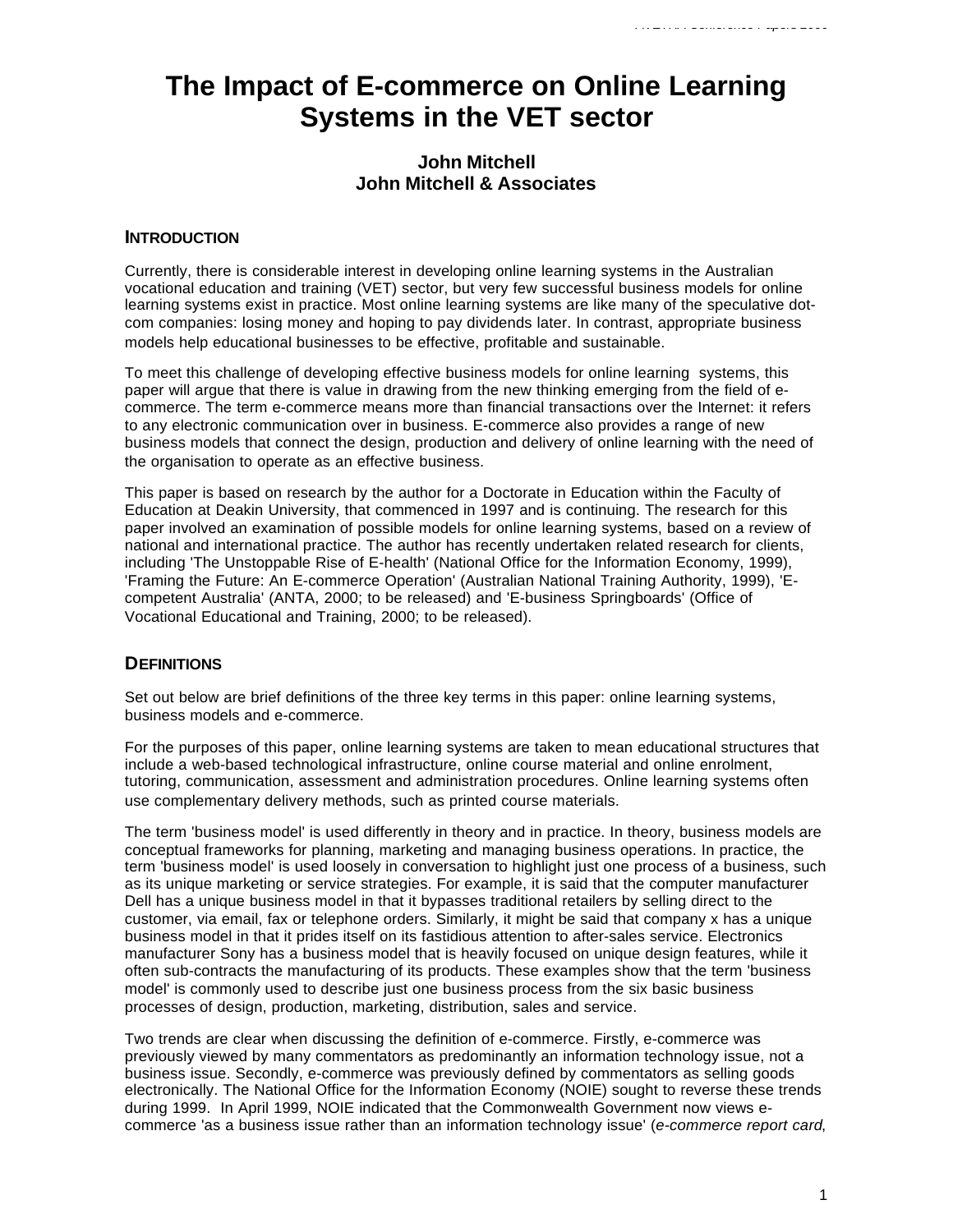p.20). In October 1999, NOIE confirmed that 'E-commerce is about a different and more efficient way of doing business' (p.2). NOIE's extensive definition of e-commerce in October 1999 was as follows:

In e-commerce, business is communicated and transacted over networks and through computer systems. The most restrictive definition limits e-commerce to buying and selling goods and services, and transferring funds through digital communications. However, e-commerce also may include all inter-company and intracompany functions (such as marketing, finance, manufacturing, selling and negotiation) that enable commerce and use electronic mail, EDI, file transfer, facsimile, video-conferencing, workflow or interaction with a remote computer. E-commerce also includes buying and selling over the World Wide Web and the Internet, transferring electronic funds, using smart cards and digital cash, and doing business over digital networks. (*E-Australia.com.au*, October 1999, p.60)

This definition widens the scope of what VET businesses need to understand about e-commerce. While the Internet is a major stimulus to e-commerce, there is more to e-commerce than building a website. E-commerce is about fundamental changes in the way business is transacted and in the relationships between customers and businesses. It also impacts on the traditional supply chain and can force some businesses to change their ways of functioning in a supply chain, or risk missing out on business.

E-commerce also provides a raft of business models that may be of value to VET organisations. For instance, the following table cites eleven different e-commerce business models identified by Timmers (1999).

| Term                             | <b>Brief Definition</b>                                                                                                                                           |
|----------------------------------|-------------------------------------------------------------------------------------------------------------------------------------------------------------------|
| 1. E-shop                        | Web marketing of a company or a shop                                                                                                                              |
| 2. E-procurement                 | Electronic tendering and procurement of goods and services                                                                                                        |
| 3. E-malls                       | A collection of e-shops, usually enhanced by a common umbrella or 'portal'<br>site                                                                                |
| 4. E-auctions                    | An electronic implementation of bidding mechanisms, integrated with<br>contracting, payments and delivery                                                         |
| 5.<br>Virtual communities        | Members adding their information to a web site                                                                                                                    |
| 6. Collaboration partners        | A set of tools and an information environment for collaboration between<br>enterprises                                                                            |
| 7.<br>Third-party marketplaces   | Common marketing front-end and transaction support to multiple businesses                                                                                         |
| 8. Value-chain integrators       | Adds value by integrating multiple steps of the value chain                                                                                                       |
| 9. Value-chain service providers | Supports part of the value chain, e.g. logistics, payment                                                                                                         |
| 10. Information brokers          | Provision of information and consultancy services, adding value to the huge<br>amounts of data on open networks, e.g. information searches, customer<br>profiling |
| 11. Trust services               | Services provided by trusted third parties including certification authorities<br>and electronic notaries                                                         |

#### **Table 1: E-commerce business models (source: Timmers, 1999, pp. 35-40)**

The above list of business models for e-commerce is not exhaustive, as innovative practitioners are constantly developing new models.

In the following discussion, the relationship between online learning systems, business models and ecommerce will be discussed.

# **CHARACTERISTICS OF ONLINE LEARNING SYSTEMS IN VET**

A range of business models is evident when examining online learning systems in the VET sector, from the sophisticated to the experimental. The author's research shows that many of the earlier online learning systems in the VET sector were technologically driven, that is the proponents were excited by the possible applications of the technology but failed to ask users whether they wanted to use the online medium to learn.

In the mid-1990s, technology companies such as Southrock in Melbourne and TechWorks in Adelaide were among the pioneers in designing customised web-based learning systems for corporate clients such as Telstra Learning and Qantas. The business models for many such corporate online learning systems have become more sophisticated in the last few years, after some early entrants to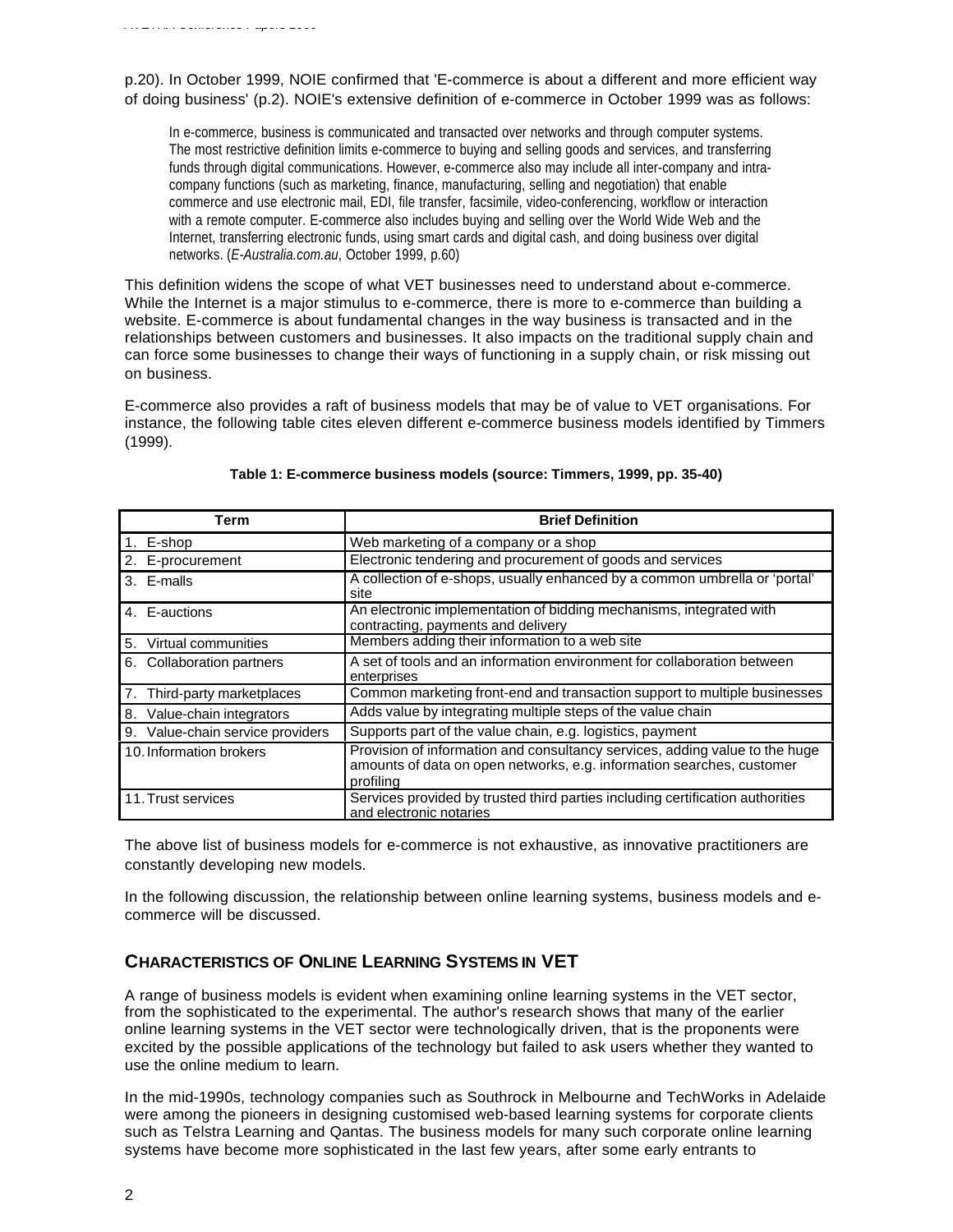developing online learning systems around 1996-98 were perhaps too focused on the Web platform and not on users' learning style preferences (the technology platform model). Some technology companies that have recently entered the online learning arena predominantly have a marketing model, where they contract out the production of learning materials and use mainstream, not inhouse, technology to deliver their courses.

TAFE State departments, TAFE Institutes and some sections of TAFE Institutes have developed numerous web sites for online learning in the last few years. These sites vary from those costing several million dollars to ones developed on a small budget. In some cases the sites were designed by external parties, sometimes the sites were designed in-house and in a few cases the TAFE organisations purchased off-the-shelf software. The larger State web sites have varied from those that focused on online course materials (the library resource model) to those that focused on constructing a site that demonstrated the use of leading edge technology (the lighthouse model). Many of the smaller web sites are not underpinned by a business model, so much as a desire to experiment with technology (the play pen model) or to hopefully provide support services for students (the altruistic model). It is interesting to note that private Registered Training Organisations in the VET system have been much more cautious in entering the arena of online learning systems, constrained by the bottom line.

Two ANTA national staff development programs, Framing the Future and LearnScope, have extensive web sites providing online learning opportunities, but the websites are based on different models. Framing the Future's website is part of an e-commerce approach to providing services, while LearnScope's website aspires to the 'virtual community' model. Framing the Future's website is analysed in Mitchell (1999) and is discussed further below.

## **FINDINGS**

The author's research indicates that online learning systems need to be underpinned not just by technological platforms and catch-up professional development. Online learning systems need to be underpinned by business models that take into account factors such as the desired educational outcomes, the nature of the medium, the profile of the users, the need to be cost effective, the need to cater for different markets and the importance of appropriate marketing strategies. Effective and enduring business models for online learning systems need to be based on an understanding of the complexities of the different users, the medium, the subject matter and many other factors.

Paulsen (1998) provides a summary of a 'holistic Online Teaching System', identifying the elements of the online teaching process and explaining how those elements are related. He emphasises that planning choices need to be made in online teaching systems regarding the choice of target group, choice of subject matter, choice of enrolment scale, choice of study location, choice of scheduling and the choice of media. Such choices are only the beginning of developing a thorough business model for an online learning system.

There will always be differences in the business models established by different types of organisations developing online learning systems. For instance, the business model for a small, independent technology company developing customised solutions for training organisations differs from the business model of a multinational software developer developing global online courses. Equally, the business model for a niche registered training organisation will differ from the business model of a State-wide TAFE system. The differences will relate to matters such as the organisation's positioning in the market (e.g. market leader or follower), marketing strategies (e.g market penetration or market development), competitive strategies (e.g. cost leader or niche player) and selection of markets (e.g. growth markets or mature markets). Differences will also be evident in the ways these organisations develop products and services, from developing product in-house to outsourcing part or all of the development.

The author's research indicates that large, State-wide TAFE organisations building online learning systems experience difficulty in working through business issues such as marketing, competitive strategies and product development strategies. State-wide TAFE organisations providing online learning systems are often constrained by significant political and community pressures, such as the need to provide high quality, low cost, widely accessible and well supported online courses. The result is often high institutional costs and slow production rates, due to developers' inexperience with online development, and low enrolments, due to the lack of awareness and readiness of the market (see Warner et al, 1998).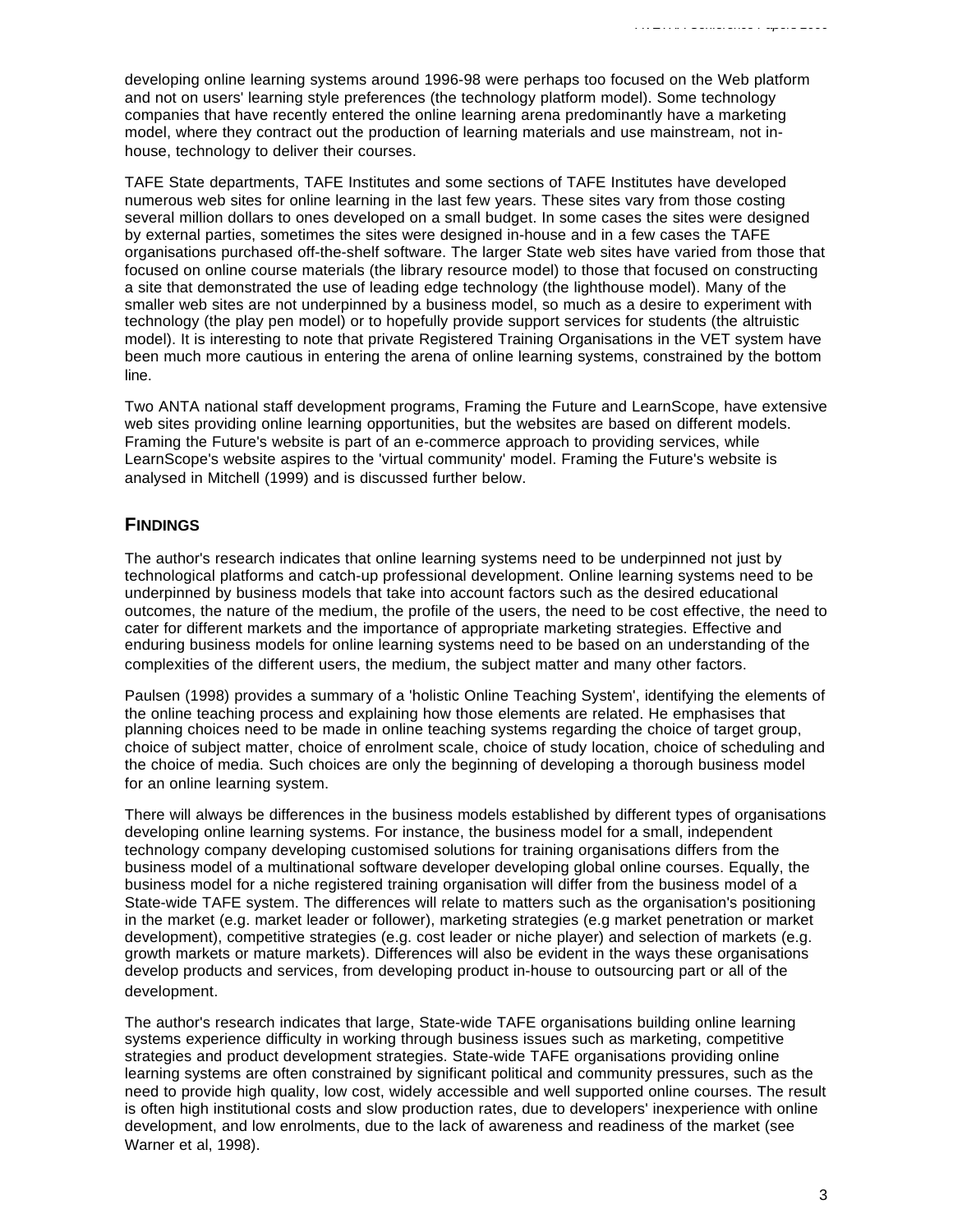The author's research suggests that organisations such as State-wide TAFE online learning systems will succeed where they develop business models that circumvent the above constraints and are based on business principles. These principles include being clear about what is their core business, selecting a mission statement that is achievable, understanding the market and developing services that are wanted in the market, developing effective marketing and product development strategies, inducting new users, training staff, changing organisational structures to accommodate the new delivery systems and establishing realistic pricing policies and strong financial systems. Selecting the technological platform is only one of the business considerations and not the main one.

It is insufficient for TAFE Departments to have brilliant technology on show on their websites. The websites need to be synchronised with a flexible organisation. Don Tapscott, *Creating Value in the Network Economy* (1999), argues that businesses need to reinvent their business models around the Net or they will be bypassed:

When it comes to creating value in the network economy, questions still outnumber answers. But the evidence is growing. Firms that don't reinvent their business models around the Net will be bypassed and fail. In the year 2020, we are likely to look back and see that companies fell into the categories of those that 'got it' and those that didn't. (p. xxvi)

While there are differences in the ways organisations will devise business models, the author's research also indicates that some similar criteria need to be applied by all organisations when establishing online learning systems. These criteria include a focus on the customers' needs; the provision of a solution that is customer-centric not technology-centric; access to qualified content providers, instructional designers, online tutors and technology advisers; availability of a user-friendly, fully supported and easily maintained technological infrastructure; efficient and timely production systems; and the cost effective use of complementary delivery systems.

At a more sophisticated level, organisations developing online learning systems need to incorporate in their business models an understanding that online learning systems potentially change the relationship between the customer and the provider, giving the customer much more choice, including the opportunity to easily select another online provider. Controversially, online learning systems also require the development of different organisational structures, as online learning systems eliminate in some cases and alter in other cases the roles of intermediaries, such as librarians, classroom teachers and campus based support staff. The word 'disintermediation' has been coined by the ecommerce community to describe this change in relationships:

service companies will be in a better position to deal directly with their end customers without the assistance from traditional intermediaries (retailers, wholesalers, distributors or brokers). (Hagel & Armstrong, 1997, p.12)

Disintermediation means that Microsoft can make its certified training available online anywhere in the globe, without needing bricks and mortar or any of the other traditional educational staffing and infrastructure.

The Web environment enables the development of very different business models to the traditional models. For instance, models of traditional educational organisations have been pivoted on the following types of factors: students attending classes dominated by teachers; the architecture of the educational organisation dictating class sizes; the location of the buildings forcing students to travel; and industrial conditions influencing the number of classes offered. In contrast, the web has created the environment for new student markets, new relationships between providers and customers and new ways of conducting the business of teaching and learning.

The web environment has spawned not one but numerous business models, from the global business model of Microsoft's certified training courses to the model of providing tailored courses for students within the one organisation. While different models are available, for an online learning system to be effective, the business model needs to be pedagogically sound, customer-centric, competitively priced, appropriately positioned within the market-place, cost effective to produce and well supported technically, administratively and educationally.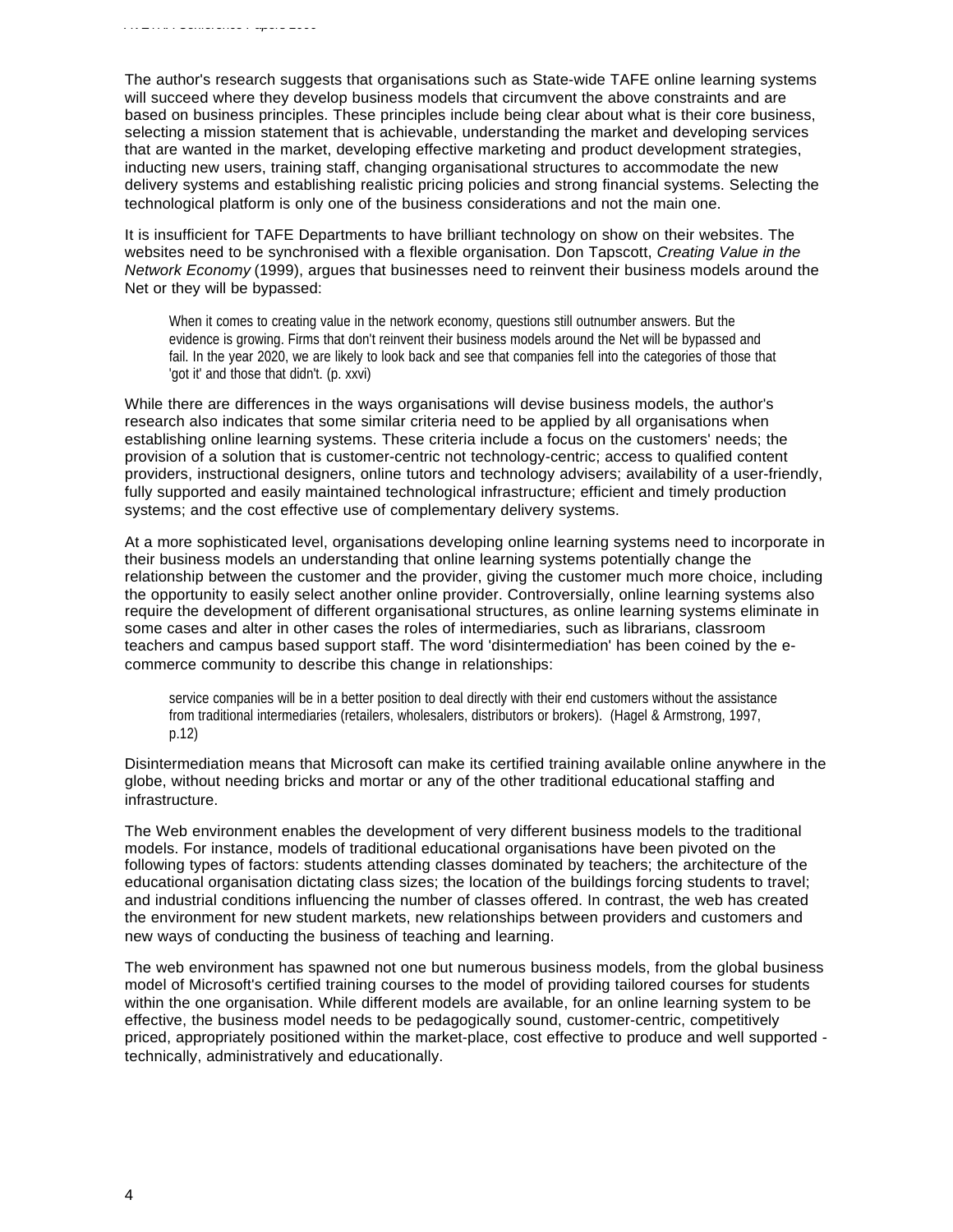## **CASE STUDY: FRAMING THE FUTURE**

The following case study provides an example of an online learning system being used as part of an e-commerce business model.

Framing the Future is a national staff development project designed to assist staff to develop the skills required to implement the National Training Framework. A study of Framing the Future's business management processes was conducted from July-September 1999 by John Mitchell & Associates (Mitchell, 1999), and the business processes were analysed in terms the extent to which they demonstrated e-commerce principles. Framing the Future's main business strategies include the use of a website, telephone, post and numerous publications, as well as personal contact via workshops and visits. Many of these strategies could be called e-commerce techniques, as e-commerce involves the use of digital data and electronic communication to provide products and services.

A website is just one of the electronic communication tools used by Framing the Future and it is part of an effective online learning system. Framing the Future evaluator Field (1999) noted:

This data suggests that a considerable number of staff in the VET sector are using the Framing the Future website to extend their knowledge. The 'projects' page is really a repository of information about past projects; the 'publications' page and the 'information' pages reflect interest in workbased learning and general aspects of Framing the Future; use of 'what's new' reflects quite high levels of interest in keeping up to date with recent program features; and 'related links' provides a doorway into learning about other VET sector programs and initiatives.

The Mitchell (1999a) report shows that informed businesses such as Framing the Future are using ecommerce approaches to improve business performance, such as improving their use of existing resources, enhancing their existing services and increasing their marketing reach. The Framing the Future online learning system is just one component of this flexible business operation.

#### **IMPACT OF E-COMMERCE**

Apart from exceptions such as the Framing the Future project management, and initiatives such as Qantas Online College, the impact of e-commerce business models on online learning systems in VET has been slight. However, the potential impact of e-commerce on online learning systems in the VET sector is very significant. The implementation of e-commerce principles within VET organisations can bring about new approaches to designing, producing, marketing, distributing and providing services. When an organisation adopts e-commerce business models, the online learning systems can become a part of the integrated business, not a peripheral activity.

What we have witnessed in Australia in recent years is the regular development of online learning systems that are driven by technology and not business models, within conservative, rigid organisations. It is important for VET businesses to monitor the emergence of e-commerce, as ecommerce provides a range of business models that position online learning systems as just one component of a flexible organisation. Kalakota and Robinson (1999) warn that

If a business design is faulty or built on old assumptions, no amount of fixing and patching will do any good for competing in the digital economy. (p.7)

#### **References**

Field, L,. (1999), *Evaluation 98: Framing the Future*, Australian National Training Authority, Melbourne Hagel, J., Armstrong, A.G. (1997), *Net Gain*, Harvard Business School Press, Boston

Harris, K. (1998), 'Interactive Web-based Training', ED Journal, March 1998

Kalakota, R, Robinson, M. (1999), *E-business Roadmap for Success,* Addison-Wesley, Massachusetts

- Mitchell, J.G. (1999a), *Framing the Future: an e-commerce operation*, ANTA, Melbourne
- Mitchell, J.G. (1999b), *Business Models for Developing Online Learning Systems: Findings from Current Research*, ANTA NET\*Working '99 Online Conference, July-August 1999
- Mitchell, J.G. (1999c), *Business Models for Flexible Delivery and Online Learning Systems in VET,* IVETA Conference, Sydney
- Mitchell, J.G. (1999d), *From Telehealth to E-health: the unstoppable rise of e-health*, National Office for the Information Economy, Canberra